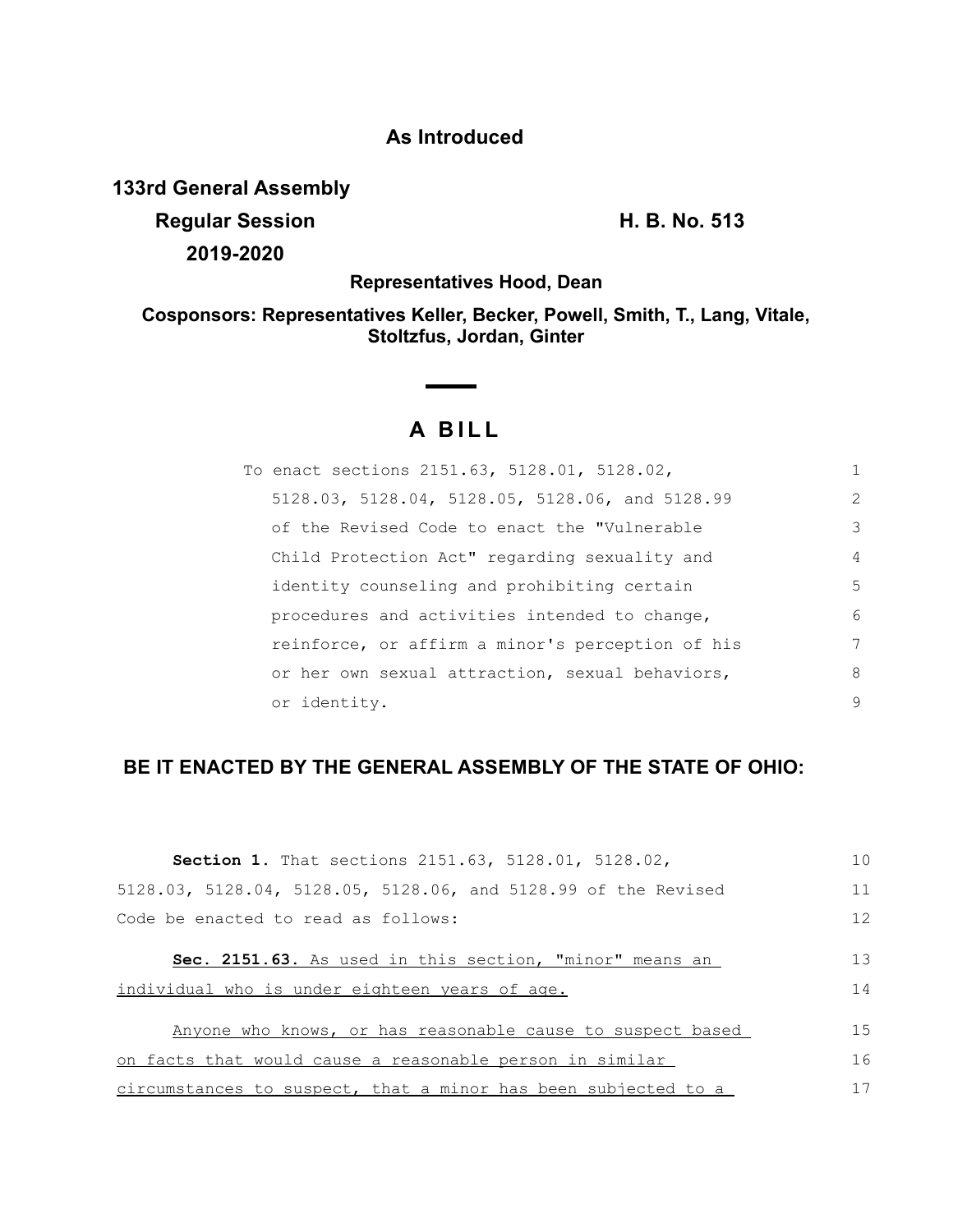| procedure specified in division (A) of section 5128.03 of the    | 18 |
|------------------------------------------------------------------|----|
| Revised Code or an activity specified in division (B) of that    | 19 |
| section shall make a report of that knowledge or reasonable      | 20 |
| cause to suspect to a public children services agency or peace   | 21 |
| officer. The report shall be made in the same manner as a report | 22 |
| alleging abuse or neglect of a child under section 2151.421 of   | 23 |
| the Revised Code, and the receiving agency or officer shall      | 24 |
| treat the report in the same manner as a report made under that  | 25 |
| section.                                                         | 26 |
| Sec. 5128.01. As used in this chapter:                           | 27 |
| (A) "Applicant" means an individual who applies for              | 28 |
| licensure or registration, as applicable, to practice as a       | 29 |
| mental health professional.                                      | 30 |
| (B) "Gender incongruence" means the state of claiming a          | 31 |
| gender identity other than the individual's biological sex.      | 32 |
| (C) "Mental health professional" means any of the                | 33 |
| following:                                                       | 34 |
| (1) An advanced practice registered nurse licensed under         | 35 |
| Chapter 4723. of the Revised Code who is designated as a         | 36 |
| clinical nurse specialist or certified nurse practitioner;       | 37 |
| (2) A physician assistant licensed under Chapter 4730. of        | 38 |
| the Revised Code;                                                | 39 |
| (3) A physician licensed under Chapter 4731. of the              | 40 |
| Revised Code to practice medicine and surgery or osteopathic     | 41 |
| medicine and surgery;                                            | 42 |
| (4) A psychologist licensed under Chapter 4732. of the           | 43 |
| Revised Code;                                                    | 44 |
| (5) A licensed professional clinical counselor or licensed       | 45 |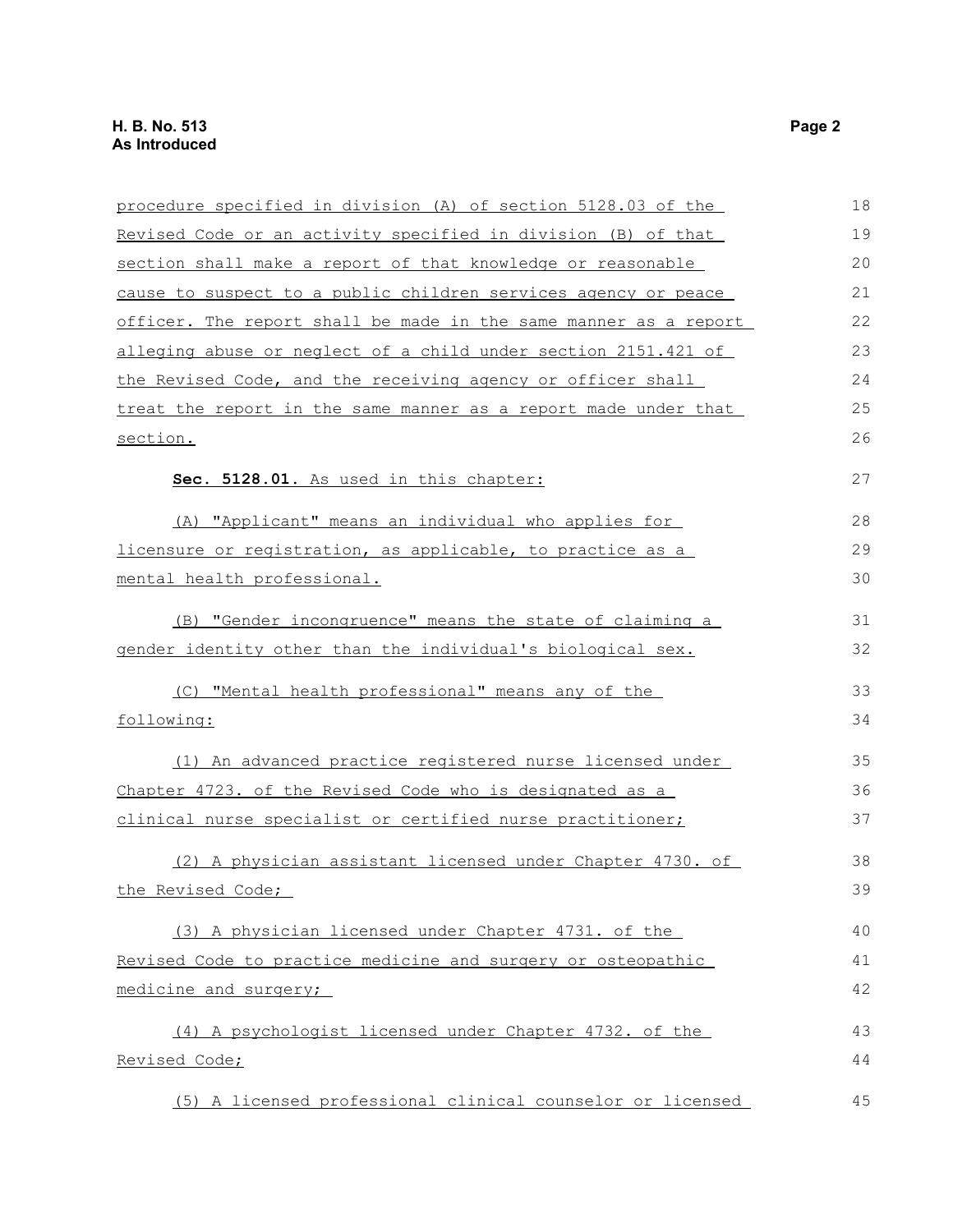| professional counselor licensed under Chapter 4757. of the       | 46 |
|------------------------------------------------------------------|----|
| <u>Revised Code;</u>                                             | 47 |
| (6) An independent social worker, social worker, or social       | 48 |
| work assistant licensed or registered under Chapter 4757. of the | 49 |
| Revised Code;                                                    | 50 |
| (7) An independent marriage and family therapist or              | 51 |
| marriage and family therapist licensed under Chapter 4757. of    | 52 |
| <u>the Revised Code.</u>                                         | 53 |
| (D) "Minor" means an individual who is under eighteen            | 54 |
| years of age.                                                    | 55 |
| (E) "Sexuality or identity counseling" means any type of         | 56 |
| counseling or therapy provided by a mental health professional   | 57 |
| to a mental health client or patient that is intended to aid the | 58 |
| client or patient in objectives related to sexuality or          | 59 |
| identity, including attractions, behaviors, self-concept, and    | 60 |
| emotional issues.                                                | 61 |
| Sec. 5128.02. No government entity, including the                | 62 |
| department of mental health and addiction services or a          | 63 |
| professional or occupational licensing board, shall prohibit     | 64 |
| either of the following:                                         | 65 |
| (A) A mental health professional from providing sexuality        | 66 |
| or identity counseling;                                          | 67 |
| (B) A parent, quardian, or custodian of a minor from             | 68 |
| consenting to or withholding consent to sexuality or identity    | 69 |
| counseling for that minor.                                       | 70 |
| Sec. 5128.03. (A) Except as provided in division (C) of          | 71 |
| this section, no mental health professional shall purposely      | 72 |
| attempt to change, reinforce, or affirm a minor's perception of  | 73 |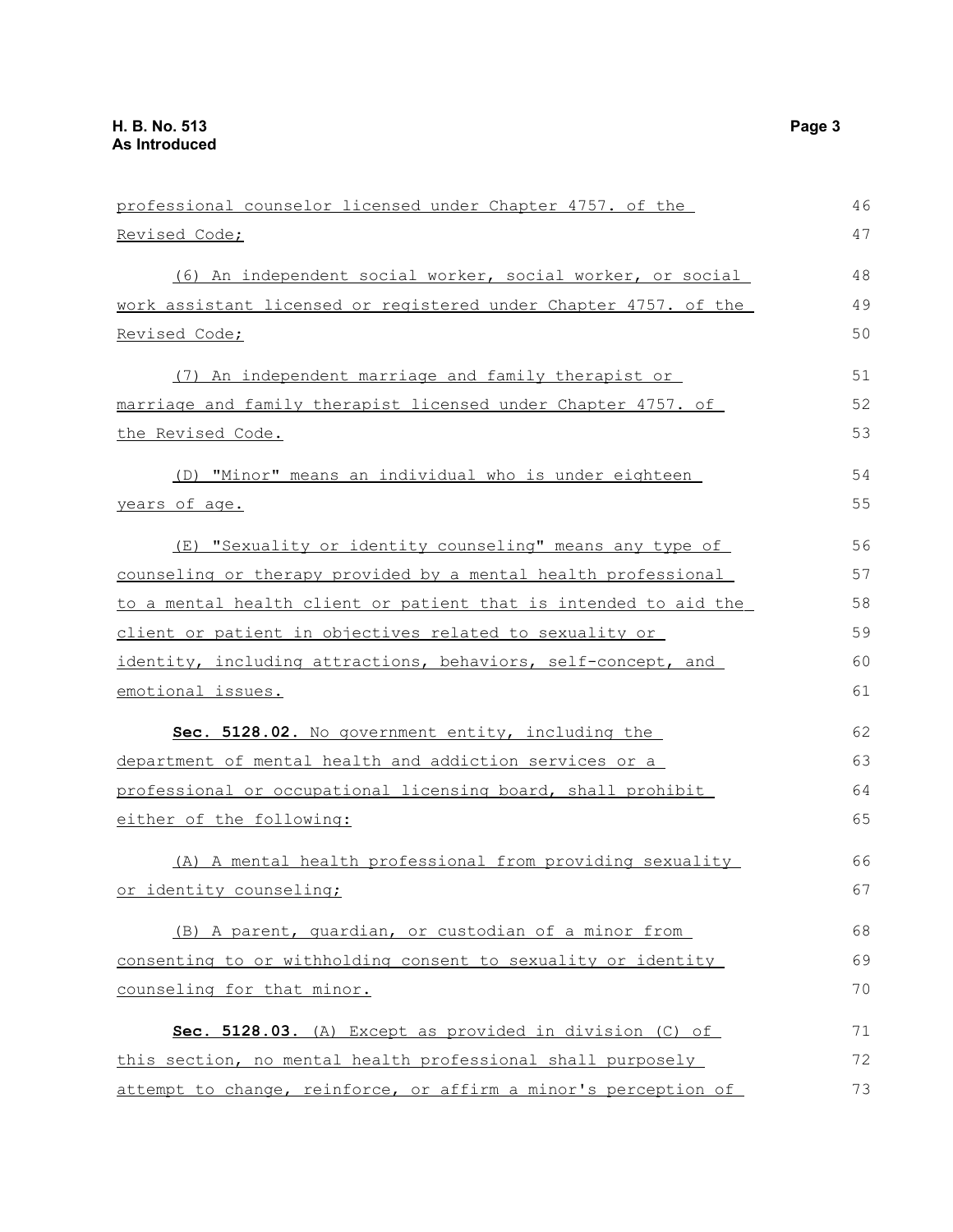| the minor's own sexual attraction or sexual behaviors, or       | 74 |
|-----------------------------------------------------------------|----|
| attempt to change, reinforce, or affirm a minor's gender        | 75 |
| identity when that identity is inconsistent with the minor's    | 76 |
| biological sex, by performing or causing to be performed any of | 77 |
| the following procedures on the minor:                          | 78 |
| (1) Castration;                                                 | 79 |
| (2) Vasectomy;                                                  | 80 |
| (3) Hysterectomy;                                               | 81 |
| (4) Oophorectomy;                                               | 82 |
| (5) Metoidioplasty;                                             | 83 |
| (6) Orchiectomy;                                                | 84 |
| (7) Penectomy;                                                  | 85 |
| (8) Phalloplasty;                                               | 86 |
| (9) Urethroplasty;                                              | 87 |
| (10) Vaginoplasty;                                              | 88 |
| (11) Mastectomy;                                                | 89 |
| (12) Lobotomy;                                                  | 90 |
| (13) A surgery to remove a healthy organ or body part.          | 91 |
| (B) Except as provided in division (C) of this section, no      | 92 |
| mental health professional shall purposely attempt to change,   | 93 |
| reinforce, or affirm a minor's perception of the minor's own    | 94 |
| sexual attraction or sexual behaviors or attempt to change,     | 95 |
| reinforce, or affirm a minor's gender identity when that        | 96 |
| identity is inconsistent with the minor's biological sex, by    | 97 |
| engaging in any of the following activities:                    | 98 |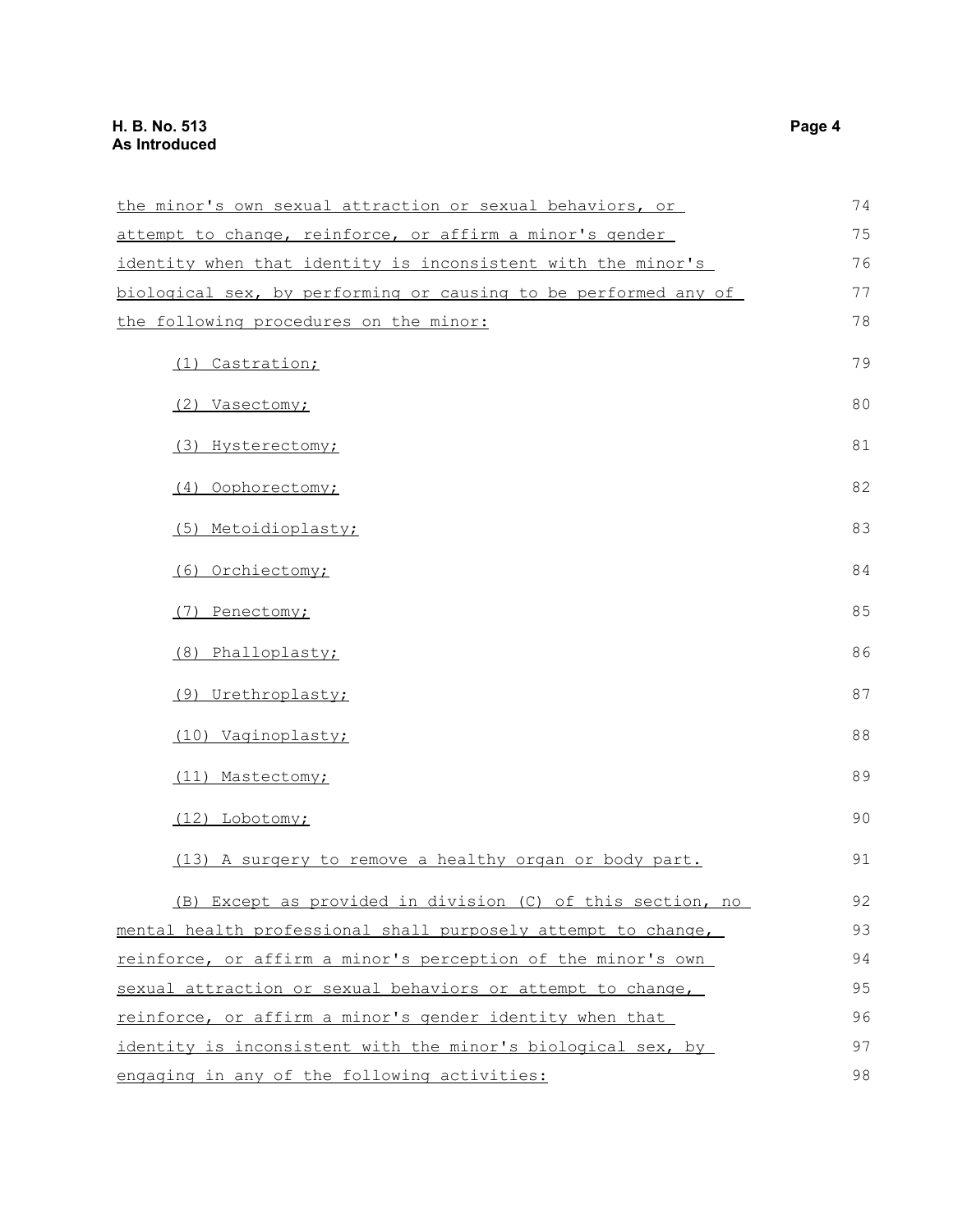| (1) Prescribing, administering, or personally furnishing         | 99  |
|------------------------------------------------------------------|-----|
| to the minor a drug to stop or delay puberty;                    | 100 |
| (2) Prescribing, administering, or personally furnishing         | 101 |
| to the minor, if female, testosterone or estrogen-suppressing    | 102 |
| drugs;                                                           | 103 |
| (3) Prescribing, administering, or personally furnishing         | 104 |
| to the minor, if male, estrogen or testosterone-suppressing      | 105 |
| <u>drugs;</u>                                                    | 106 |
| (4) Subjecting the minor's genitals to an electric               | 107 |
| current;                                                         | 108 |
| (5) Penetrating the minor's fingers with needles;                | 109 |
| (6) Restraining and placing ice on the minor's hands;            | 110 |
| (7) Wrapping the minor's hands in heat coils;                    | 111 |
| (8) Subjecting the minor to an ice bath;                         | 112 |
| (9) Injecting drugs in the minor to induce vomiting;             | 113 |
| (10) Restraining the minor with ties or harnesses;               | 114 |
| (11) Inflicting physical pain or suffering.                      | 115 |
| (C) The prohibitions in divisions (A) and (B) of this            | 116 |
| section do not apply if either of the following are the case:    | 117 |
| (1) The minor has a medically-verifiable genetic disorder        | 118 |
| of sex development, which may include having both ovarian and    | 119 |
| testicular tissue or having external biological characteristics  | 120 |
| that are ambiquous resulting from having a karyotype 46, XX with | 121 |
| virilization or 46, XY with undervirilization.                   | 122 |
| The minor has abnormal sex chromosome structure that<br>(2)      | 123 |
| has been diagnosed by a physician following genetic testing.     | 124 |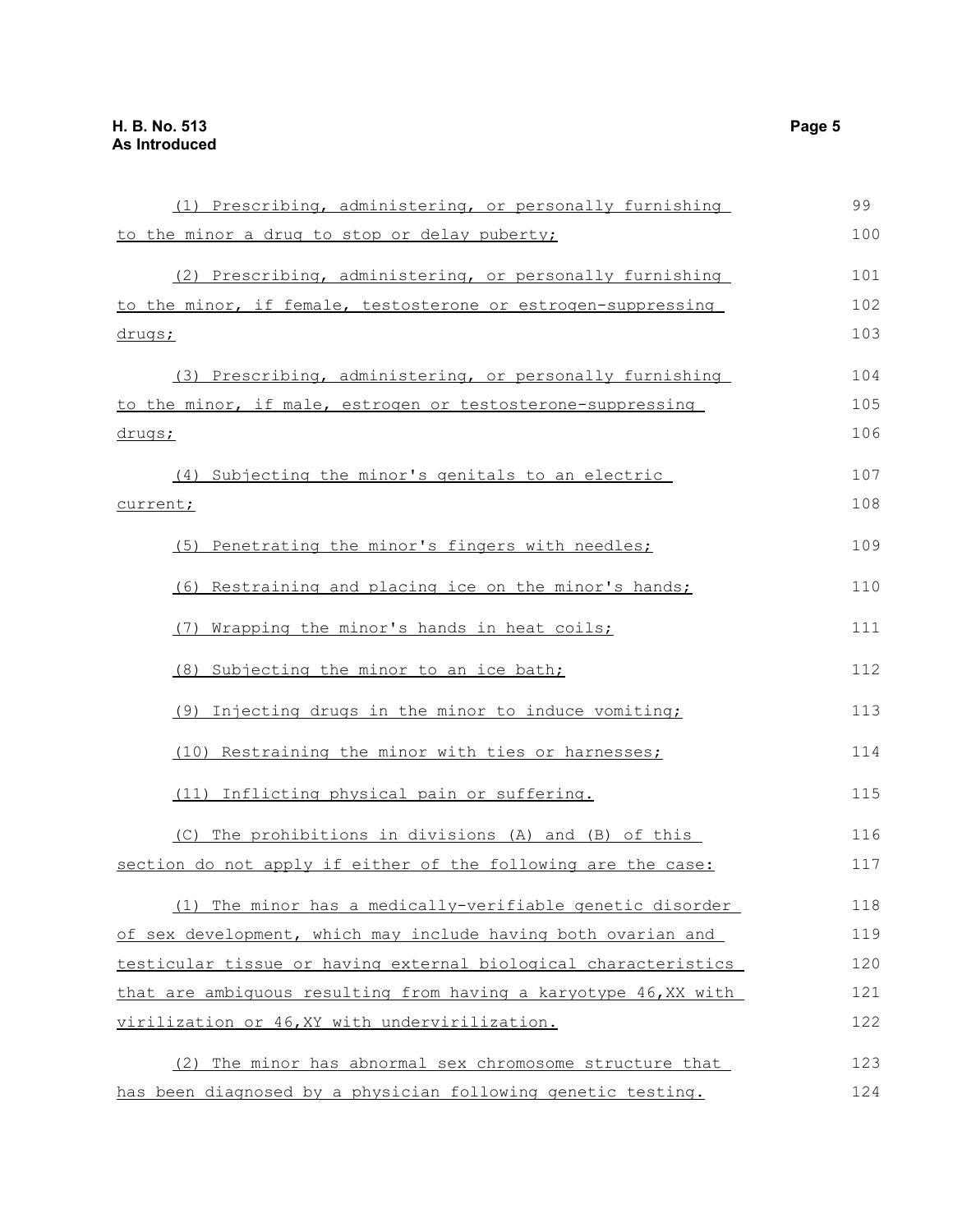| (D) (1) A mental health client or patient who has been              | 125 |
|---------------------------------------------------------------------|-----|
| harmed by a violation of this section, or that individual's         | 126 |
| representative, may, not later than twenty years after the date     | 127 |
| of discovery of the violation, file a civil action for injury,      | 128 |
| death, or loss to person or property against the person who         | 129 |
| violated this section.                                              | 130 |
| (2) A person who prevails in an action filed under                  | 131 |
| division (D) (1) of this section shall receive both of the          | 132 |
| following from the person who committed the violation:              | 133 |
| (a) Compensatory and exemplary damages in an amount                 | 134 |
| determined by the trier of fact;                                    | 135 |
| (b) Court costs and reasonable attorney's fees.                     | 136 |
| Sec. 5128.04. If a mental health professional or applicant          | 137 |
| <u>is indicted or charged and bound over to the court of common</u> | 138 |
| pleas for trial for an alleged violation of section 5128.03 of      | 139 |
| the Revised Code, the prosecuting attorney handling the case        | 140 |
| shall send written notice of the indictment or the charge and       | 141 |
| bind over to the regulatory or licensing board or agency, if        | 142 |
| any, that has the administrative authority to suspend or revoke     | 143 |
| the mental health professional's professional license,              | 144 |
| certification, registration, or authorization.                      | 145 |
| Sec. 5128.05. The failure of the prosecuting attorney to            | 146 |
| give the notice required by section 5128.04 of the Revised Code     | 147 |
| does not give rise to a claim for damages against the               | 148 |
| prosecuting attorney or the county. The failure of the              | 149 |
| prosecuting attorney to give the notice does not constitute         | 150 |
| grounds for declaring a mistrial or new trial, for setting aside    | 151 |
| a conviction or sentence, or for granting postconviction relief     | 152 |
| to a defendant.                                                     | 153 |